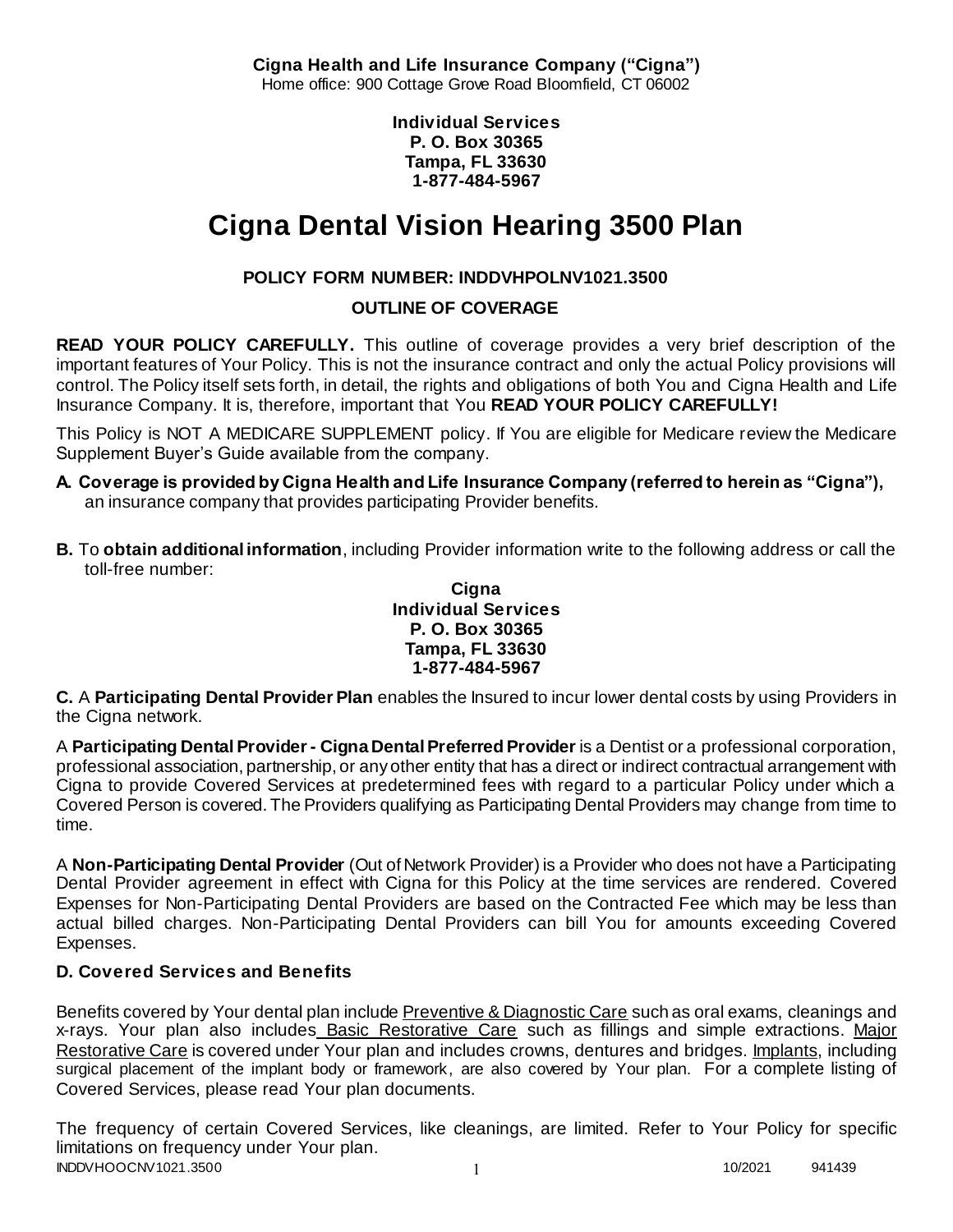### **Benefit Schedule**

The benefits outlined in the table below show the payment percentages for Covered Expenses **AFTER** any applicable Deductibles have been satisfied unless otherwise stated.

# **CIGNA DENTAL, VISION, AND HEARING INSURANCE** *The Schedule*

#### **For You and Your Dependents**

#### **The Schedule – Dental Benefits**

If You select a Participating Dental Provider, Your cost will be less than if You select a Non-Participating Dental Provider.

#### **Emergency Services**

The Benefit Percentage payable for Emergency Services charges made by a Non-Participating Dental Provider is the same Benefit Percentage as for Participating Dental Provider Charges. Dental Emergency services are required immediately to either alleviate pain or to treat the sudden onset of an acute dental condition. These are usually minor procedures performed in response to serious symptoms, which temporarily relieve significant pain, but do not effect a definitive cure, and which, if not rendered, will likely result in a more serious dental or medical complication.

#### **Dental Deductibles**

Dental Deductibles are expenses to be paid by You or Your Dependent. Dental Deductibles are in addition to any Coinsurance. Once the Dental Deductible maximum in The Schedule has been reached You and Your family need not satisfy any further dental deductible for the rest of that year.

#### **Participating Dental Provider Payment**

Participating Dental Provider services are paid based on the Contracted Fee agreed upon by the Provider and Cigna.

#### **Non-Participating Dental Provider Payment**

Non-Participating Dental Provider services are paid based on the Contracted Fee.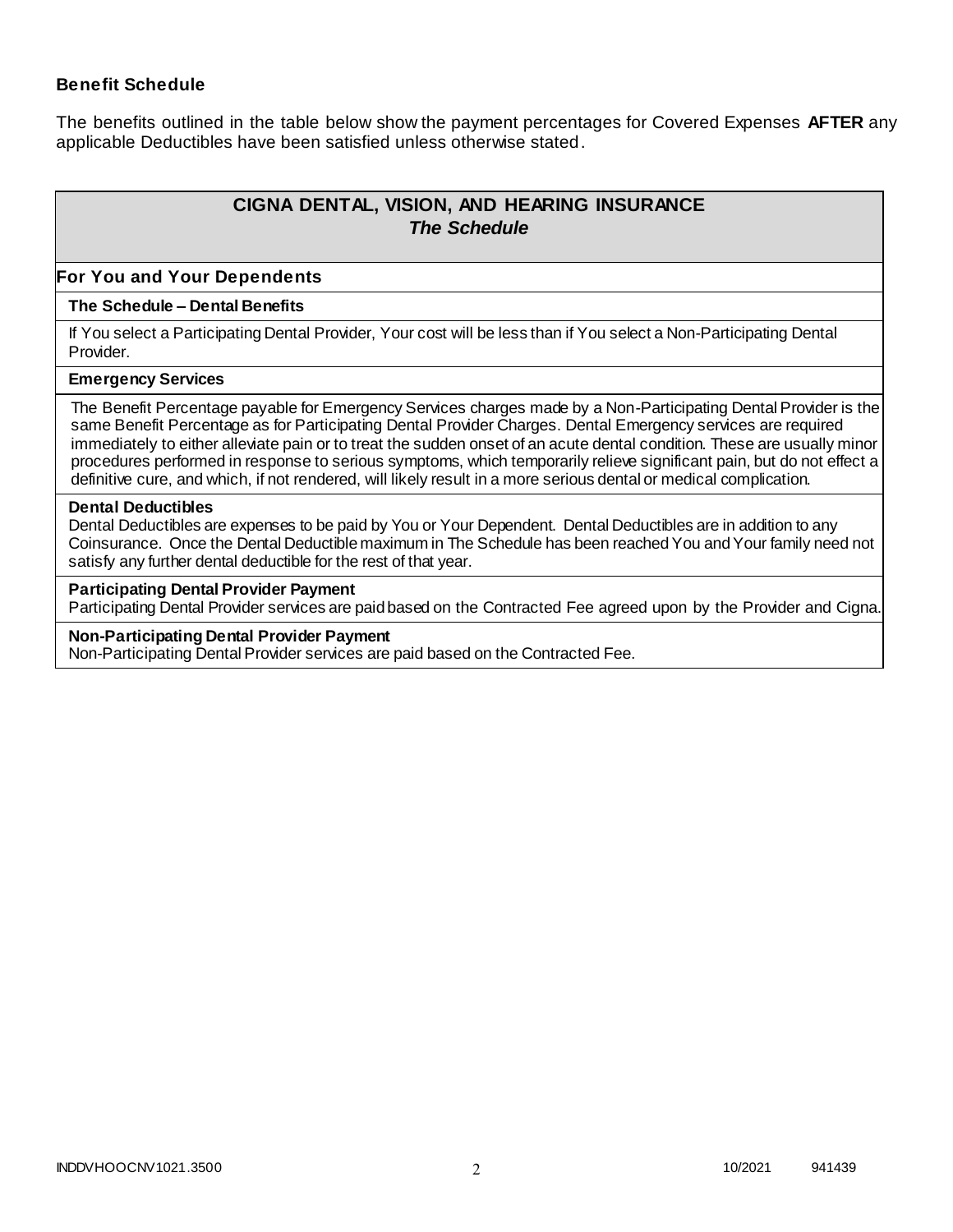| DENTAL BENEFIT HIGHLIGHTS                                                                                                                                                                                                                                                 |                                                  |
|---------------------------------------------------------------------------------------------------------------------------------------------------------------------------------------------------------------------------------------------------------------------------|--------------------------------------------------|
| Classes I, II, III, IX<br><b>Calendar Year Maximum</b>                                                                                                                                                                                                                    | \$2,500 per person                               |
| <b>Class IX Lifetime Maximum</b>                                                                                                                                                                                                                                          | \$2,000 per person                               |
| <b>Calendar Year Dental Deductible</b>                                                                                                                                                                                                                                    |                                                  |
| Individual                                                                                                                                                                                                                                                                | \$100 per person                                 |
|                                                                                                                                                                                                                                                                           | Not Applicable to Class I                        |
| Class I                                                                                                                                                                                                                                                                   | The Percentage of Covered Expenses the Plan Pays |
| Preventive Care<br>Oral Exams<br><b>Routine Cleanings</b><br>Routine X-rays<br>Non-Routine X-rays<br><b>Fluoride Application</b><br><b>Sealants</b><br>Space Maintainers (non-orthodontic)<br>Emergency Care to Relieve Pain                                              | 100%                                             |
| <b>Class II</b>                                                                                                                                                                                                                                                           | The Percentage of Covered Expenses the Plan Pays |
| <b>Basic Restorative</b><br>Fillings<br>Surgical Extraction of Impacted Teeth<br>Oral Surgery, Simple Extractions<br>Relines, Rebases, and Adjustments<br>Repairs - Bridges, Crowns, and Inlays<br>Repairs - Dentures                                                     | 80% after dental deductible                      |
| <b>Class III</b>                                                                                                                                                                                                                                                          | The Percentage of Covered Expenses the Plan Pays |
| <b>Major Restorative</b><br>Crowns / Inlays / Onlays<br>Root Canal Therapy / Endodontics<br><b>Minor Periodontics</b><br><b>Major Periodontics</b><br>Oral Surgery, All Except Simple Extractions<br>Prosthesis Over Implant<br>Anesthetics<br>Dentures<br><b>Bridges</b> | 50% after dental deductible                      |
| <b>Class IX</b>                                                                                                                                                                                                                                                           | The Percentage of Covered Expenses the Plan Pays |
| Implants                                                                                                                                                                                                                                                                  | 50% after plan deductible                        |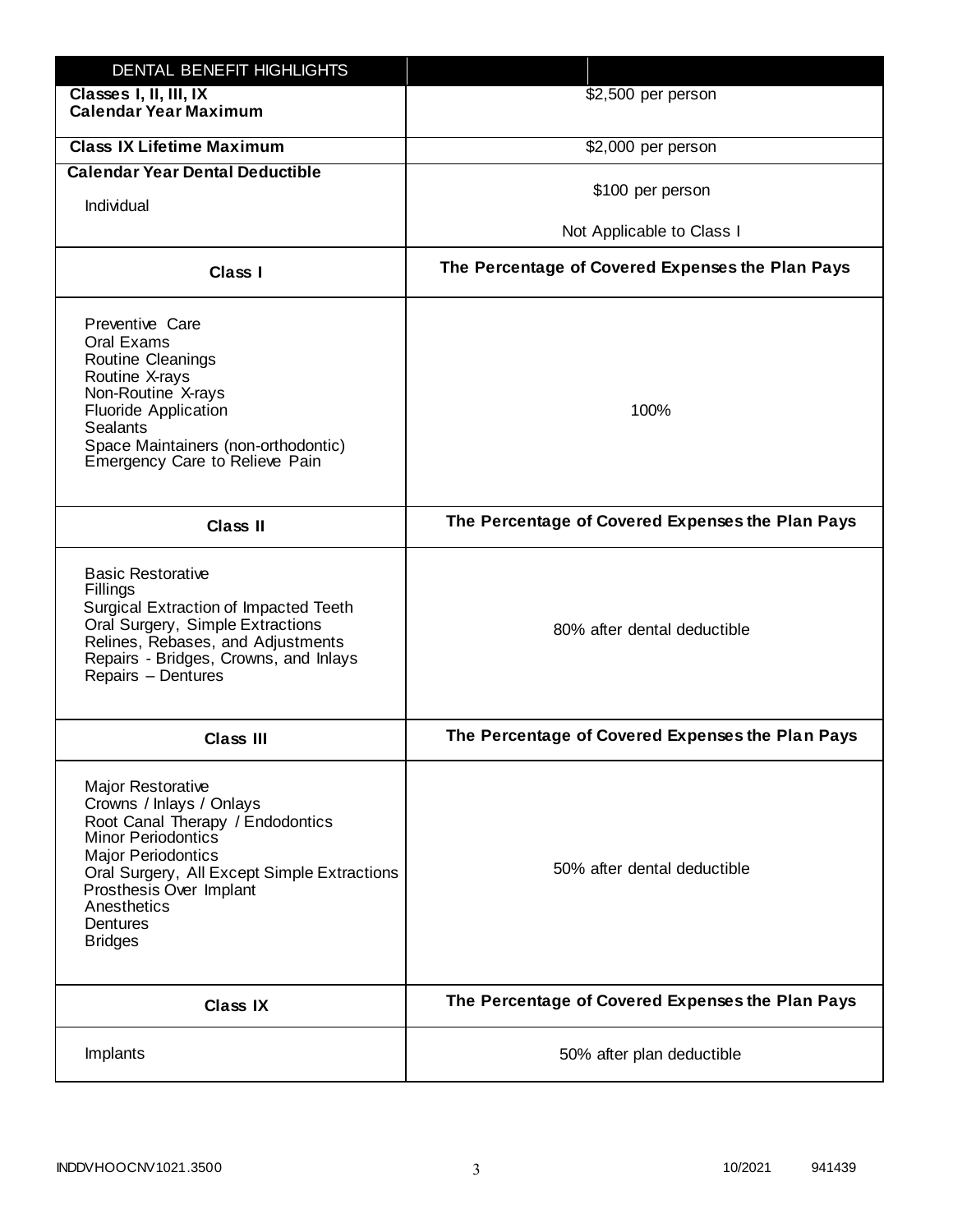| The Schedule - Vision Benefits                                                                  |                                                                                          |
|-------------------------------------------------------------------------------------------------|------------------------------------------------------------------------------------------|
| <b>VISION BENEFIT HIGHLIGHTS</b>                                                                |                                                                                          |
| Eye Examinations, including refraction                                                          | The plan pays 90% of expenses, not to exceed a \$100 calendar<br>year maximum per person |
| Materials (corrective eyeglasses or contact<br>lenses, including fittings and follow-up visits) | \$300 calendar year maximum per person                                                   |

| The Schedule - Hearing Benefits                             |                                        |
|-------------------------------------------------------------|----------------------------------------|
| <b>HEARING BENEFIT HIGHLIGHTS</b>                           |                                        |
| <b>Hearing Examinations</b>                                 | \$50 calendar year maximum per person  |
| Materials (Hearing Aids, including fittings<br>and repairs) | \$700 calendar year maximum per person |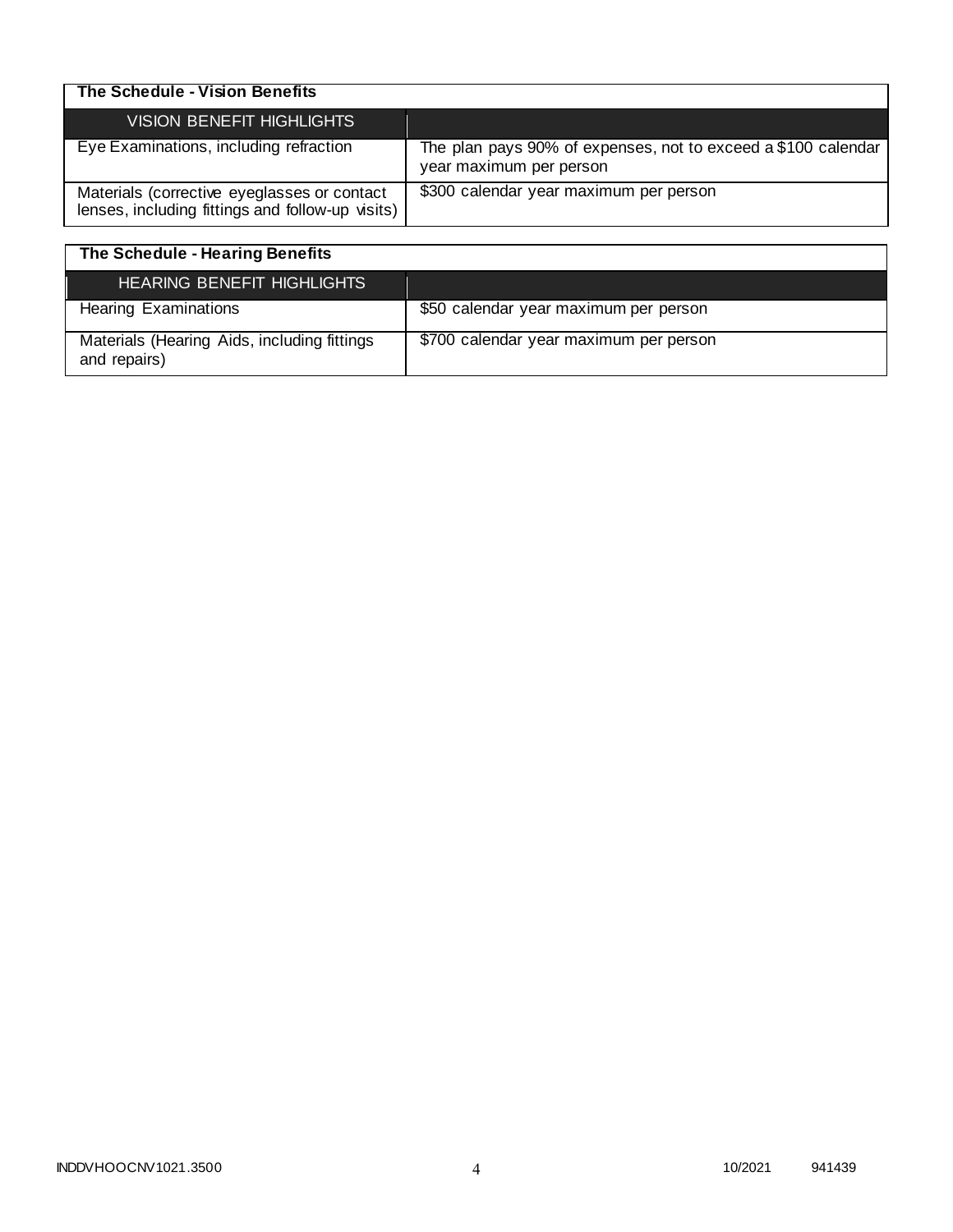# **Waiting Periods**

A Covered Person may access their dental, vision, and hearing benefit insurance once he or she has satisfied the following waiting periods:

- There is no waiting period for Class I or II dental benefits or for vision and hearing benefits.
- After 6 consecutive months of coverage dental benefits will increase to include the list of Class III procedures.
- After 12 consecutive months of coverage dental benefits will increase to include the list of Class IX procedures.

## **Missing Teeth Limitation**

There is no payment for replacement of teeth that are missing when a person first becomes insured. This payment limitation no longer applies after 24 months of continuous coverage.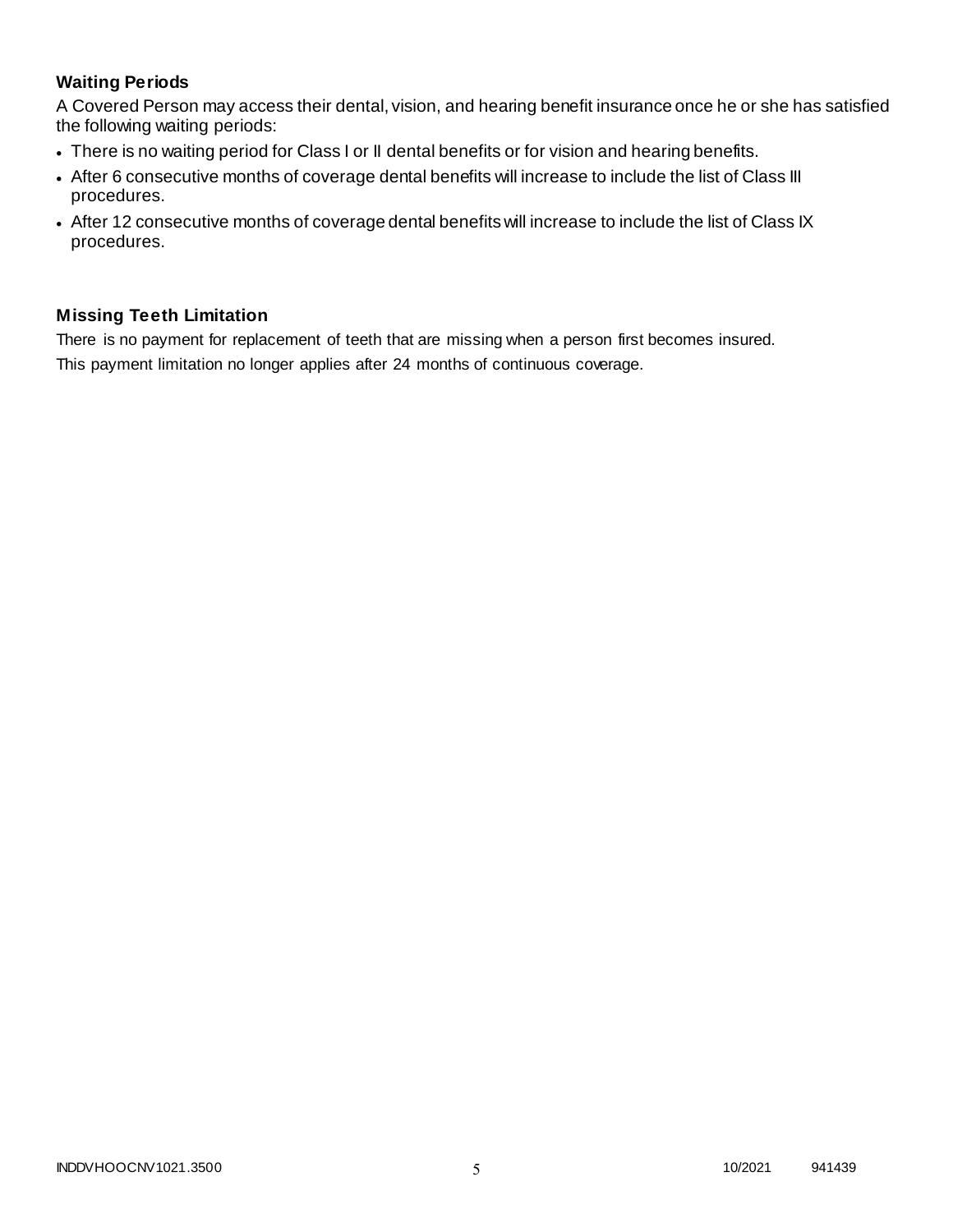## **E. Insured's Financial Responsibility**

The Insured is responsible for paying the monthly or quarterly premium on a timely basis. The Insured is also responsible to pay Providers for charges that are applied to the Deductibles, Coinsurance, and any amounts charged by Non-Participating Dental Providers in excess of the Contracted Fee. In addition, any charges for Medically Necessary and/or Dentally Necessary items that are excluded under the Policy are the responsibility of the Insured.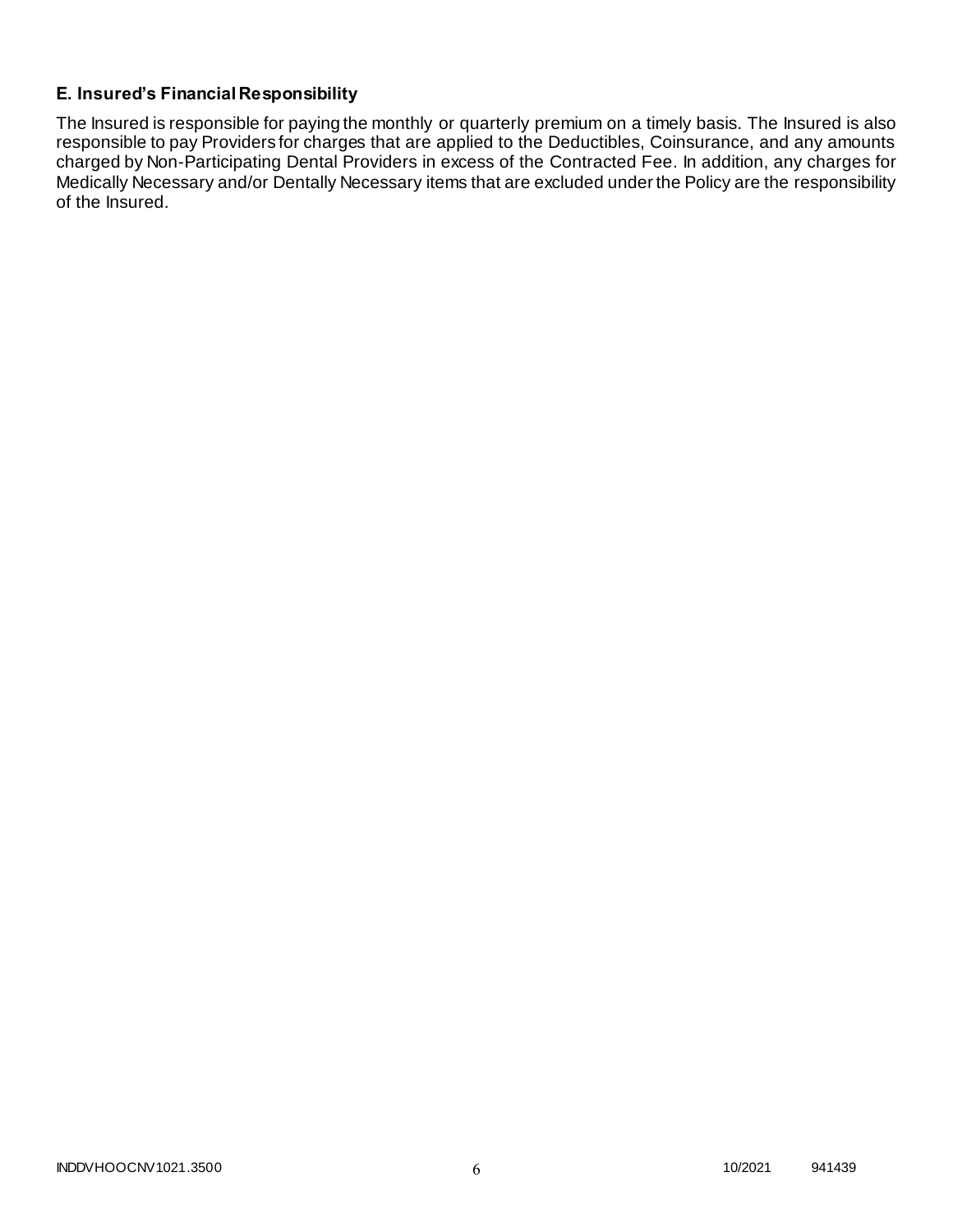# **F. Exclusions and Limitations: What Is Not Covered By This Policy**

# **Expenses Not Covered**

Covered Expenses will not include, and no payment will be made for:

- procedures which are not included in the list of Covered Dental Services, Covered Vision Services, or Covered Hearing Services;
- cone beam imaging;
- instruction for plaque control, oral hygiene and diet;
- core build-ups;
- veneers;
- precious or semi-precious metals for crowns, bridges and abutments;
- restoration of teeth which have been damaged by erosion, attrition or abrasion;
- bite registrations; precision or semi-precision attachments; or splinting;
- orthodontic treatment, except for the treatment of cleft lip and cleft palate;
- general anesthesia or intravenous sedation, when used for the purposes of anxiety control or patient management is not covered; may be considered only when medically or dentally necessary and when in conjunction with covered complex oral surgery;
- athletic mouth guards;
- services performed solely for cosmetic reasons;
- personalization or decoration of any dental device or dental work;
- replacement of an appliance per benefit guidelines;
- services that are deemed to be medical in nature;
- services and supplies received from a hospital;
- prescription drugs;
- plano lenses;
- VDT (video display terminal)/computer eyeglass benefit;
- medical or surgical treatment of the eyes;
- any type of corrective vision surgery, including LASIK surgery, radial ketatonomy (RK), automated lamellar keratoplasty (ALK), or conductive keratoplasty (CK);
- Orthoptic or vision training and any associated supplemental testing;
- any eye examination, or any corrective eyewear, required by an employer as a condition of employment;
- safety eyewear;
- sub-normal vision aids or non-prescription lenses;
- Magnification or low vision aids not shown as covered in the Schedule of Vision Coverage;
- Assistive Listening Devices (ALDs);
- medical and/or surgical treatment of the internal or external structures of the ear, including but not limited to Cochlear implants;
- Hearing Aids not prescribed by a Licensed Hearing Care Professional;
- ear protective devices or plugs;
- Hearing Aids maintenance/service contracts, ear molds and other miscellaneous repairs;
- Hearing Aids purchased online or over the counter (OTC); or
- Disposable Hearing Aids.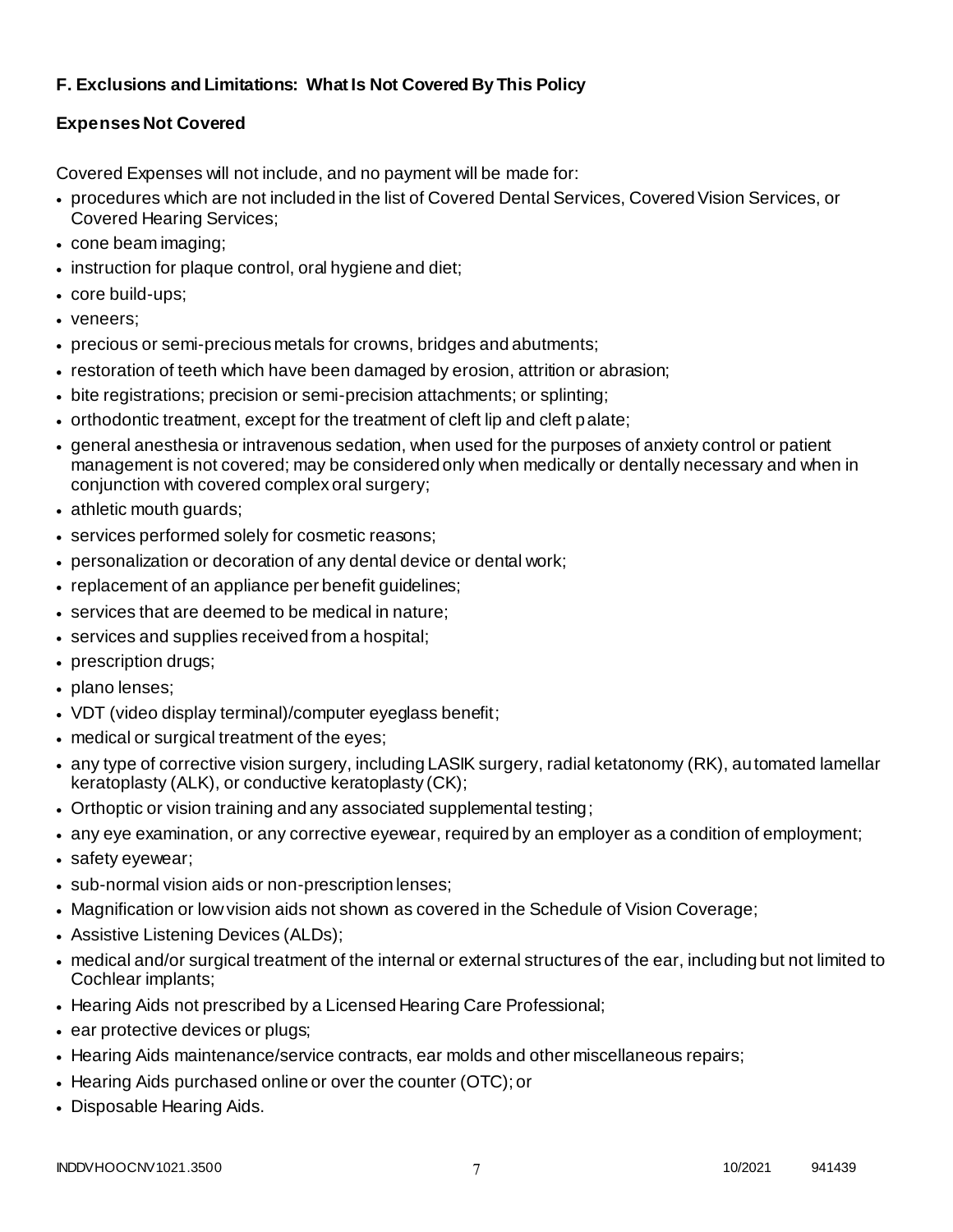### **General Limitations**

No payment will be made for expenses incurred for You or any one of Your Dependents:

- For services not specifically listed as Covered Services in this Policy;
- For services or supplies that are not Medically Necessary;
- For services received before the Effective Date of coverage;
- For services received after coverage under this Policy ends;
- For services for which You have no legal obligation to pay or for which no charge would be made if You did not have insurance coverage;
- For Professional services or supplies received or purchased directly or on Your behalf by anyone, including a Provider, from any of the following:
	- Yourself or Your employer;
	- a person who lives in the Covered Person's home, or that person's employer;
	- a person who is related to the Covered Person by blood, marriage or adoption, or that person's employer.
- for or in connection with an Injury arising out of, or in the course of, any employment for wage or profit;
- for or in connection with a Sickness which is covered under any workers' compensation or similar law;
- for charges made by a Hospital owned or operated by or which provides care or performs services for, the United States Government, if such charges are directly related to a condition which occurred while serving in the military or an associated auxiliary unit;
- services or supplies received due to an act of war, declared or undeclared while serving in the military or an associated auxiliary unit;
- to the extent that payment is unlawful where the person resides when the expenses are incurred;
- for charges which the person is not legally required to pay;
- for charges which would not have been made if the person had no insurance;
- to the extent that billed charges exceed the rate of reimbursement as described in the Schedule;
- for charges for unnecessary care, treatment or surgery;
- to the extent that You or any of Your Dependents is in any way paid or entitled to payment for those expenses by or through a public program, other than Medicaid;
- for or in connection with experimental procedures or treatment methods not approved by the American Dental Association or the appropriate dental specialty society;
- Procedures that are a covered expense under any other plan which provides dental, vision, or hearing benefits;
- To the extent that benefits are paid or payable for those expenses under the mandatory part of any auto insurance policy written to comply with a "no-fault" insurance law or an uninsured motorist insurance law. Cigna will take into account any adjustment option chosen under such part by You or any one of Your Dependents.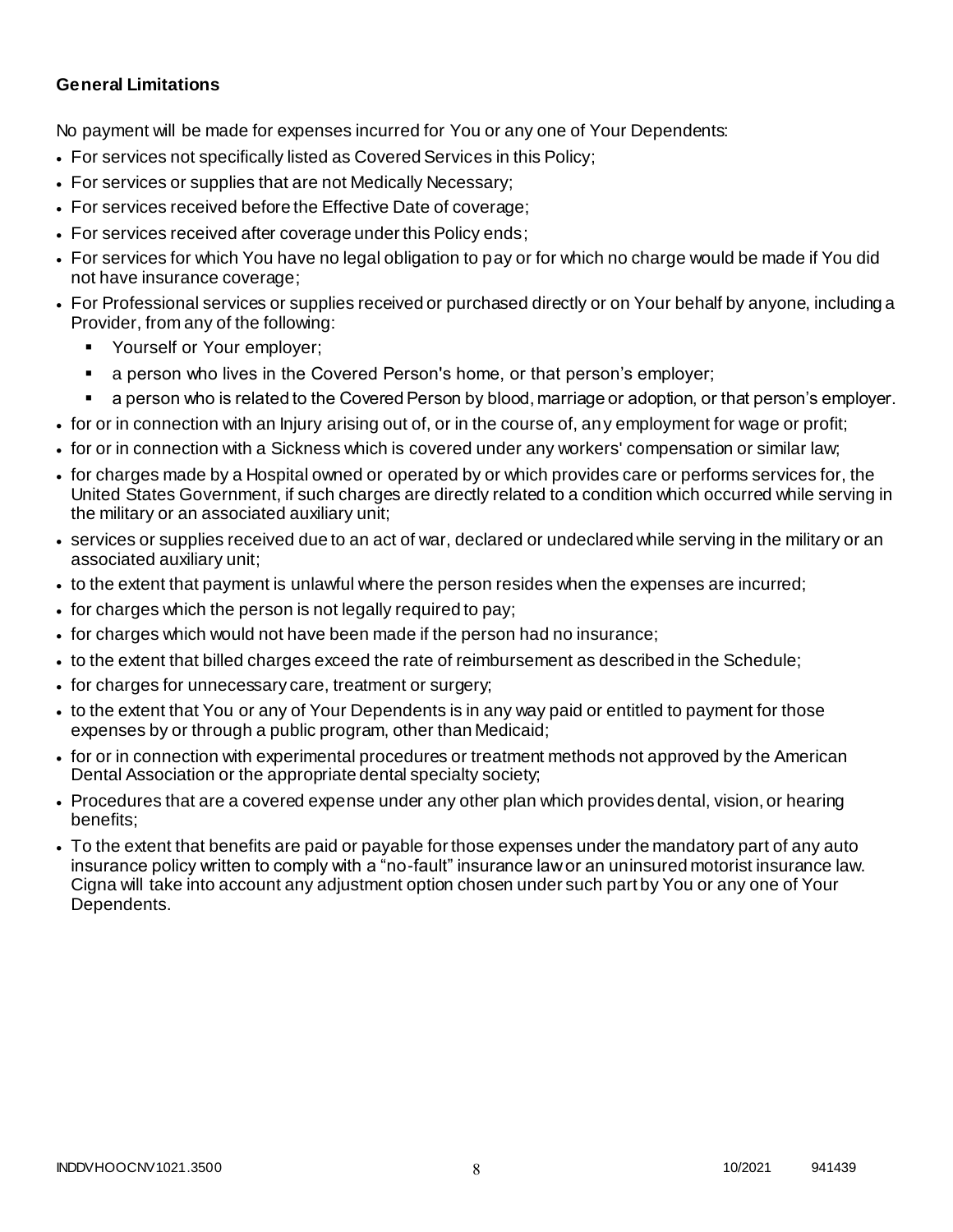### **G. Predetermination of Dental Benefits Program**

Predetermination of Benefits is a voluntary review of a Dentist's proposed treatment plan and expected charges. It is not preauthorization of service and is not required.

The treatment plan should include supporting pre-operative x-rays and other diagnostic materials as requested by Cigna's dental consultant. If there is a change in the treatment plan, a revised plan should be submitted.

Cigna will determine covered dental expenses for the proposed treatment plan. If there is no Predetermination of Benefits, Cigna will determine covered dental expenses when it receives a claim.

Review of proposed treatment is advised whenever extensive dental work is recommended when charges exceed **\$500**.

Predetermination of Benefits is not a guarantee of a set payment. Payment is based on the services that are actually delivered and the coverage in force at the time services are completed.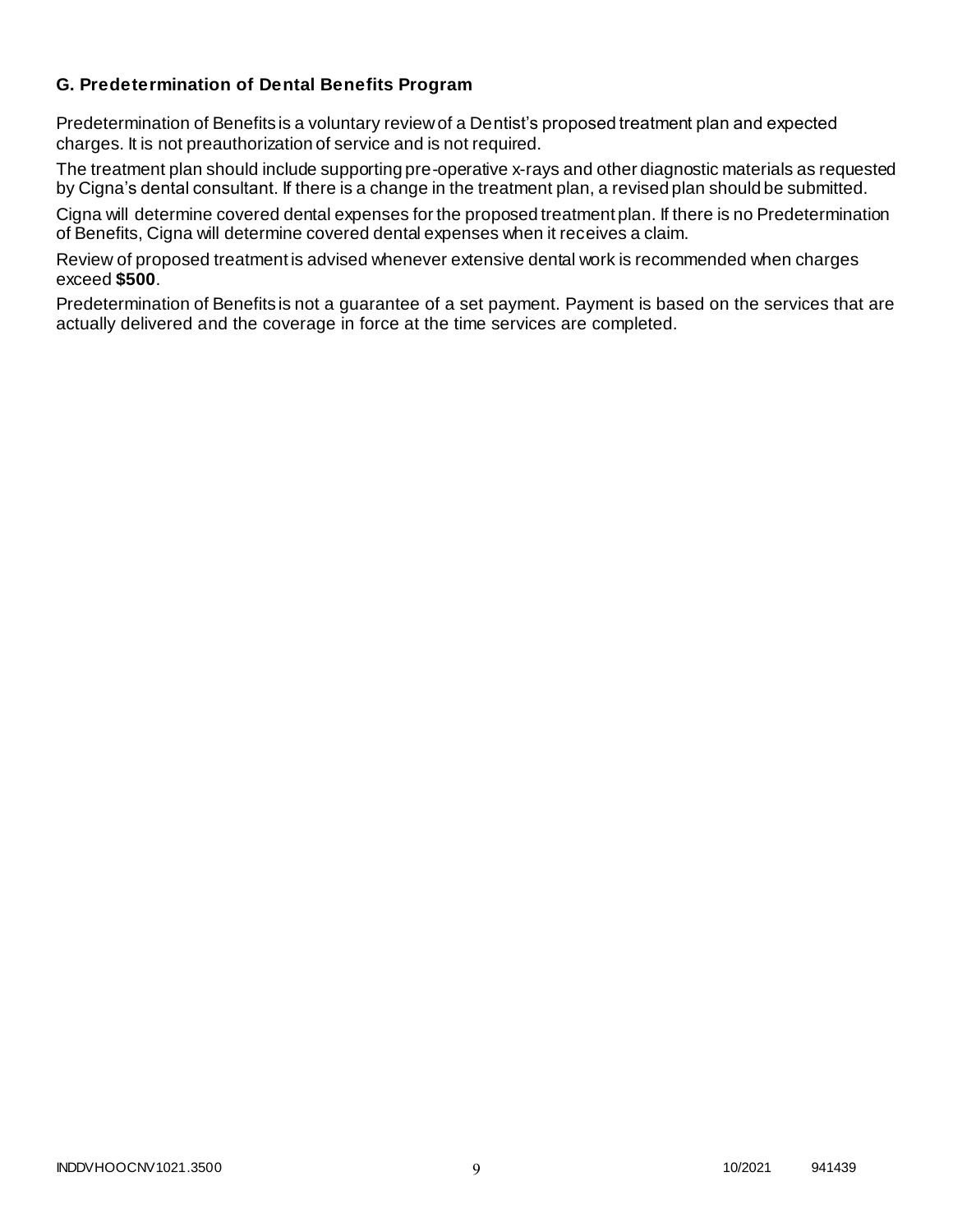### **H. General Provisions**

### **WHEN YOU HAVE A COMPLAINT OR AN APPEAL**

For the purposes of this section, any reference to "You," "Your" or "Yourself" also refers to a representative or Provider designated by You to act on Your behalf, unless otherwise noted.

We want You to be completely satisfied with the care You receive. That is why We have established a process for addressing Your concerns and solving Your problems.

#### **Start with Member Services**

We are here to listen and help. If You have a concern regarding a person, a service, the quality of care, or contractual benefits, You can call Our toll-free number and explain Your concern to one of Our Customer Service representatives. You can also express that concern in writing. Please call or write to Us at the following:

Customer Services Toll-Free Number or address on mycigna.com, explanation of benefits or claim form

We will do Our best to resolve the matter on Your initial contact. If We need more time to review or investigate Your concern, We will get back to You as soon as possible, but in any case within 30 days. If You are not satisfied with the results of a coverage decision, You can start the appeals procedure.

#### **Appeals Procedure**

Cigna has a two step appeals procedure for coverage decisions. To initiate an appeal, You must submit a request for an appeal in writing within 365 days of receipt of a denial notice. You should state the reason why You feel Your appeal should be approved and include any information supporting Your appeal. If You are unable or choose not to write, You may ask to register Your appeal by telephone. Call or write to Us at the toll-free number or address on Your Benefit Identification card, explanation of benefits or claim f orm.

#### **Level One Appeal**

Your appeal will be reviewed and the decision made by someone not involved in the initial decision. Appeals involving Medical Necessity or clinical appropriateness will be considered by a health care professional.

For level one appeals, We will respond in writing with a decision within 30 calendar days after We receive an appeal for a postservice coverage determination. If more time or information is needed to make the determination, We will notify You in writing to request an extension of up to 15 calendar days and to specify any additional information needed to complete the review.

If You are not satisfied with Our level-one appeal decision, You may request a level-two appeal.

### **Level Two Appeal**

If You are dissatisfied with Our level one appeal decision, You may request a second review. To start a level two appeal, follow the same process required for a level one appeal.

Most requests for a second review will be conducted by the Appeals Committee, which consists of at least three people. Anyone involved in the prior decision may not vote on the Committee. For appeals involving Medical Necessity or clinical appropriateness, the Committee will consult with at least one Dentist reviewer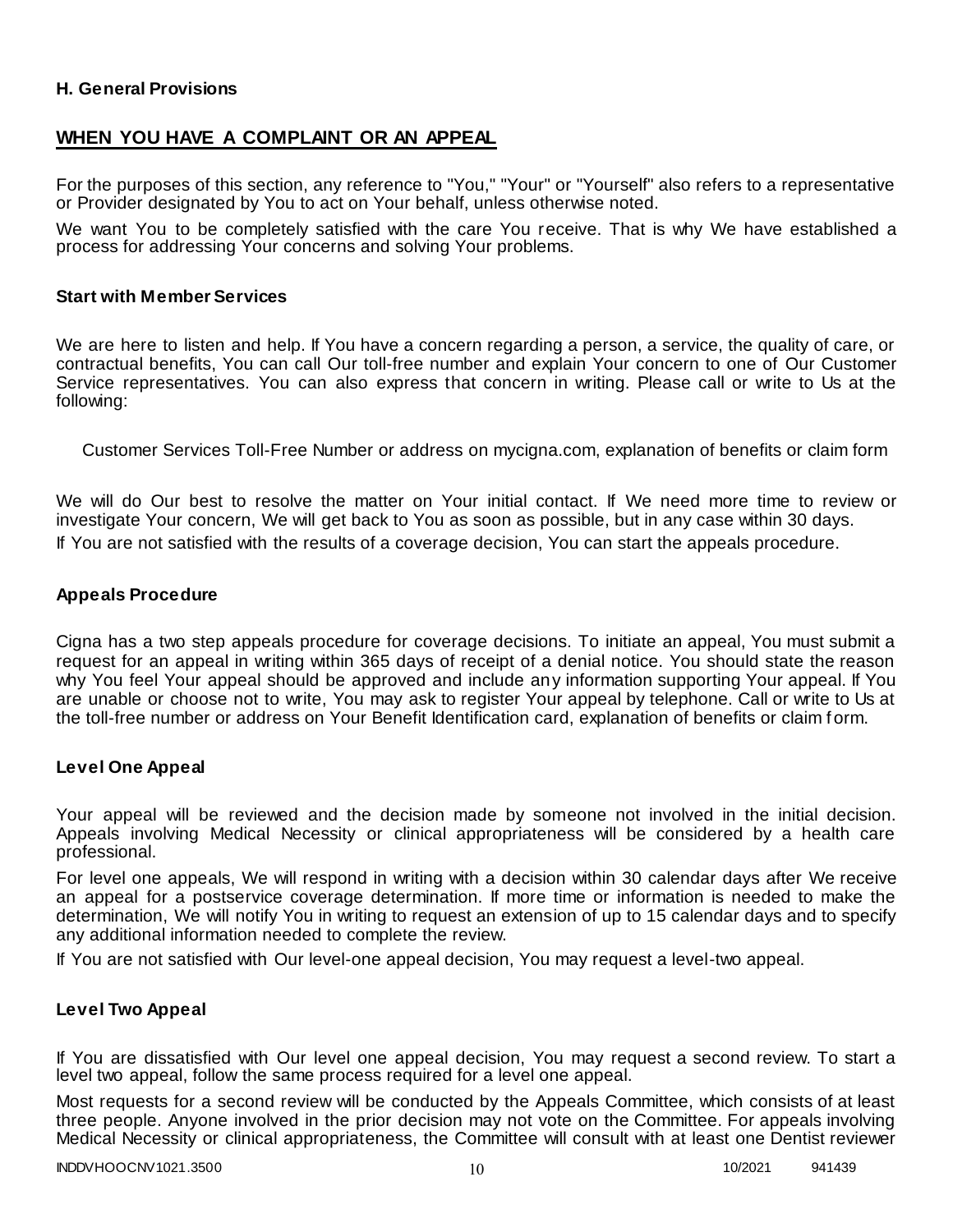in the same or similar specialty as the care under consideration, as determined by Cigna's Dentist reviewer. You may present Your situation to the Committee in person or by conference call.

For level two appeals We will acknowledge in writing that We have received Your request and schedule a Committee review. For postservice claims, the Committee review will be completed within 30 calendar days. If more time or information is needed to make the determination, We will notify You in writing to request an extension of up to 15 calendar days and to specify any additional information needed by the Committee to complete the review. You will be notified in writing of the Committee's decision within five working days after the Committee meeting, and within the Committee review time frames above if the Committee does not approve the requested coverage.

### **Notice of Benefit Determination on Appeal**

Every notice of an appeal decision will be provided in writing or electronically and, if an adverse determination, will include:

- (1) the specific reason or reasons for the denial decision;
- (2) reference to the specific Policy provisions on which the decision is based;
- (3) a statement that the claimant is entitled to receive, upon request and free of charge, reasonable access to and copies of all documents, records, and other Relevant Information as defined;
- (4) upon request and free of charge, a copy of any internal rule, guideline, protocol or other similar criterion that was relied upon in making the adverse determination regarding Your appeal, and an explanation of the scientific or clinical judgment for a determination that is based on a medical necessity, experimental treatment or other similar exclusion or limit.

#### **Relevant Information**

Relevant Information is any document, record, or other information which was relied upon in making the benefit determination; was submitted, considered, or generated in the course of making the benefit determination, without regard to whether such document, record, or other information was relied upon in making the benefit determination; demonstrates compliance with the administrative processes and safeguards required by federal law in making the benefit determination; or constitutes a statement of policy or guidance with respect to the plan concerning the denied treatment option or benefit or the claimant's diagnosis, without regard to whether such advice or statement was relied upon in making the benefit determination.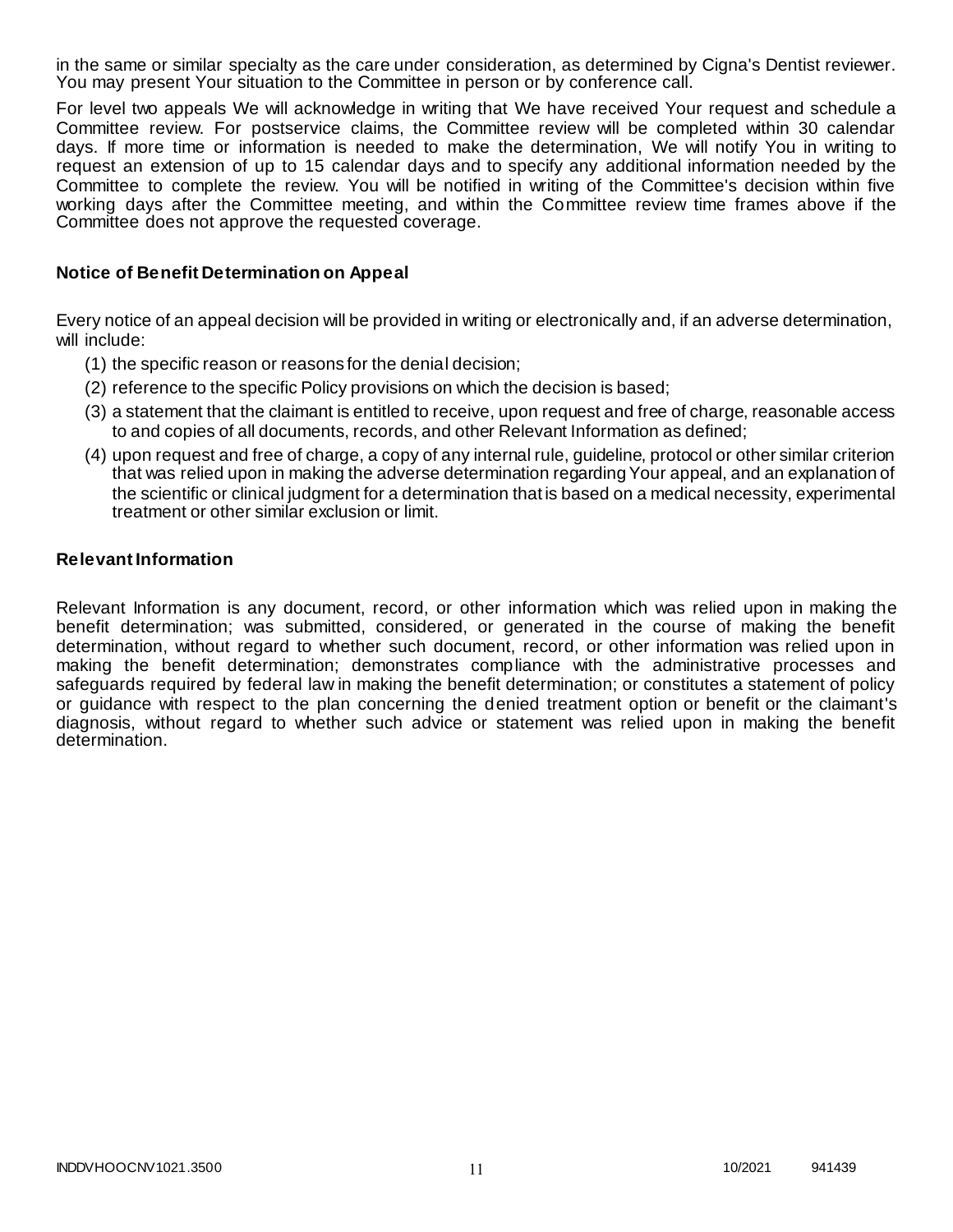# **I. Participating Dental Providers**

Cigna will provide a current list of Dentists currently participating with Cigna and their locations to each Covered Person upon request.

To verify if a Dentist is currently participating with Cigna and is accepting new Cigna Insureds, the Covered Person should visit Our website at mycigna.com.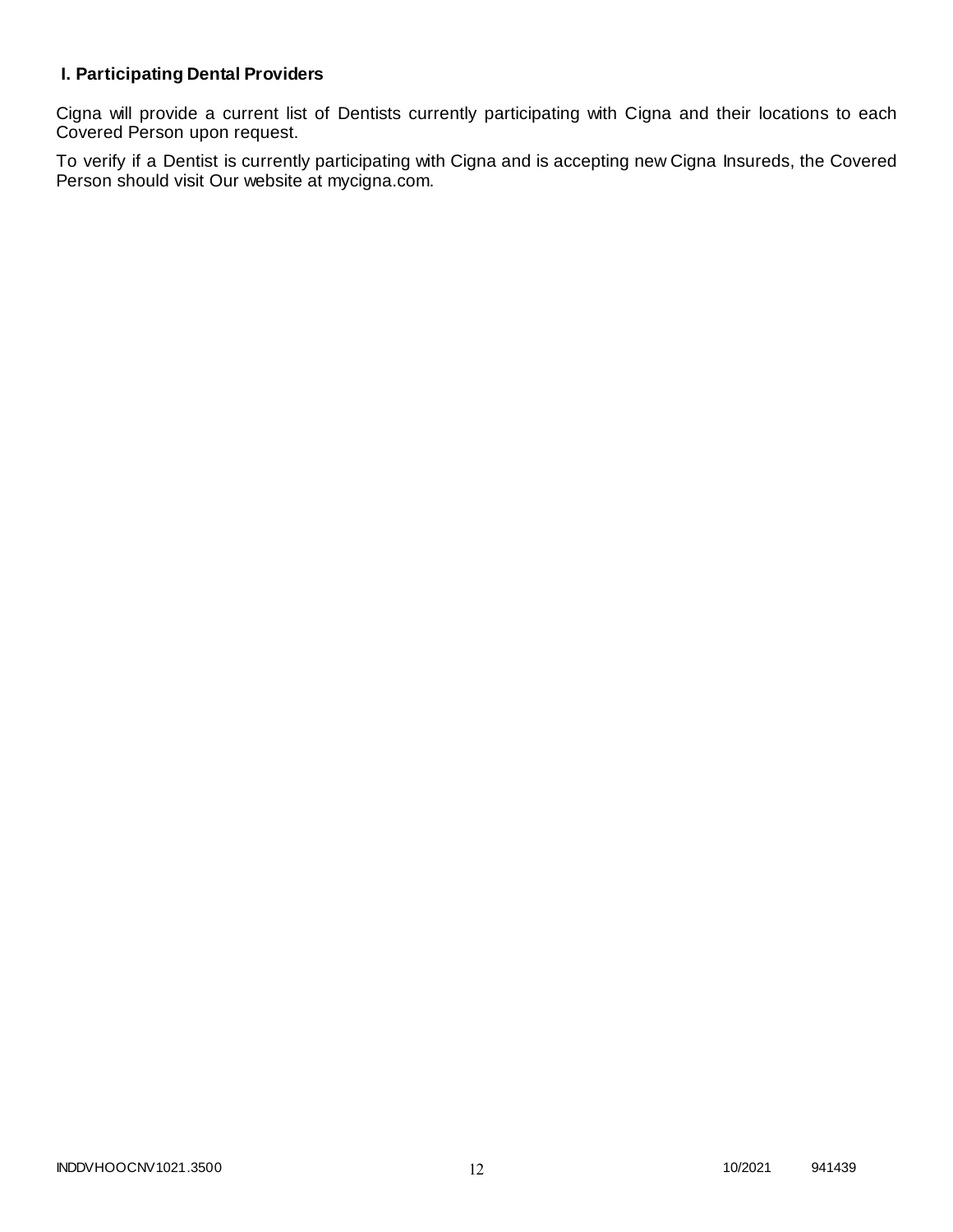### **J. Renewability, Eligibility, and Continuation**

1. The Policy will renew except for the specific events stated in the Policy. Cigna may change the premiums of the Policy with 60 days written notice to the Insured. However, Cigna will not refuse to renew or change the premium schedule for the Policy on an individual basis, but only for all Insureds in the same class and covered under the same Policy as You.

2. The individual plan is designed for residents of Nevada who are not enrolled under or covered by any other group or individual health coverage. You must notify Cigna of all changes that may affect any Covered Person's eligibility under the Policy.

3. You or Your Dependent(s) will become ineligible for coverage:

- When premiums are not paid according to the due dates and grace periods described in the premium section.
- With respect to Your Spouse, Domestic Partner, or partner to a Civil Union: when the Spouse is no longer married to the Insured or when the union is dissolved.
- With respect to You and Your Family Member(s): when You no longer meet the requirements listed in the Conditions of Eligibility section.
- The date the Policy terminates.
- When the Insured no longer lives in the Service Area.

4. If a Covered Person's eligibility under this Plan would terminate due to the Insured's death, divorce or if other Dependents would become ineligible due to age or no longer qualify as dependents for coverage under this Plan; except for the Insured's failure to pay premium, the Covered Person's insurance will be continued if the Covered Person exercising the continuation right notifies Cigna and pays the appropriate monthly premium within 60 days following the date this Policy would otherwise terminate. Any waiting periods in the new Plan will be considered as being met to the extent coverage was in force under this Pla n.